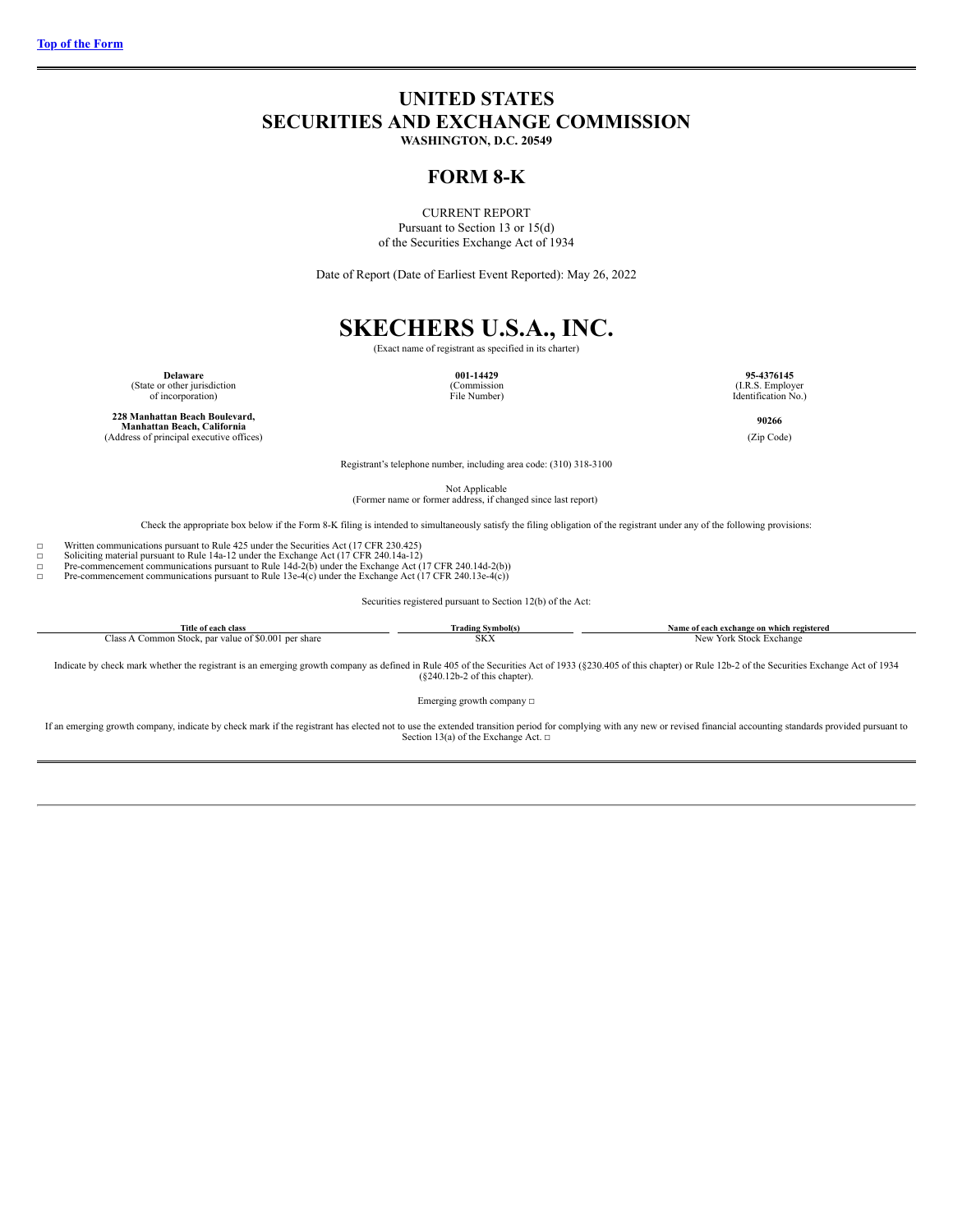#### **Item 5.07 Submission of Matters to a Vote of Security Holders.**

Skechers U.S.A., Inc. (the "Company") held its Annual Meeting of Stockholders on May 26, 2022. At the Annual Meeting, 324,494,264 votes were present in person or by proxy, which represented 93.2% of the total outstanding eligible votes. The Company's stockholders elected three directors to the Company's Board of Directors, as more fully described below.

#### **Proposal No. 1 - Election of Directors**

The stockholders elected three director nominees who were nominated by the Board of Directors to serve as directors of the Company for a three-year term expiring at the annual meeting of stockholders to be held in 2025 and until their respective successors are duly elected and qualified or until their death, resignation or removal. The following sets forth the results of the voting with respect to each nominee:

| <b>Director Nominee</b> | <b>Votes For</b> | Withheld   |
|-------------------------|------------------|------------|
| Michael Greenberg       | 291.465.631      | 33,028,633 |
| David Weinberg          | 290.927.875      | 33,566,389 |
| Zulema Garcia           | 318,368,901      | 6,125,363  |

#### Proposal No. 2 - Stockholder Proposal Requesting the Board of Directors to Issue a Report for Net Zero Climate Transition Plan

The stockholders voted against approval of this proposal requesting the Company's Board of Directors to issue a report regarding a net zero climate transition plan. There were 241,779,323 votes, or 74.5% of the total number of votes cast, against this proposal, with 80,806,777 votes for it and 1,908,164 votes abstaining.